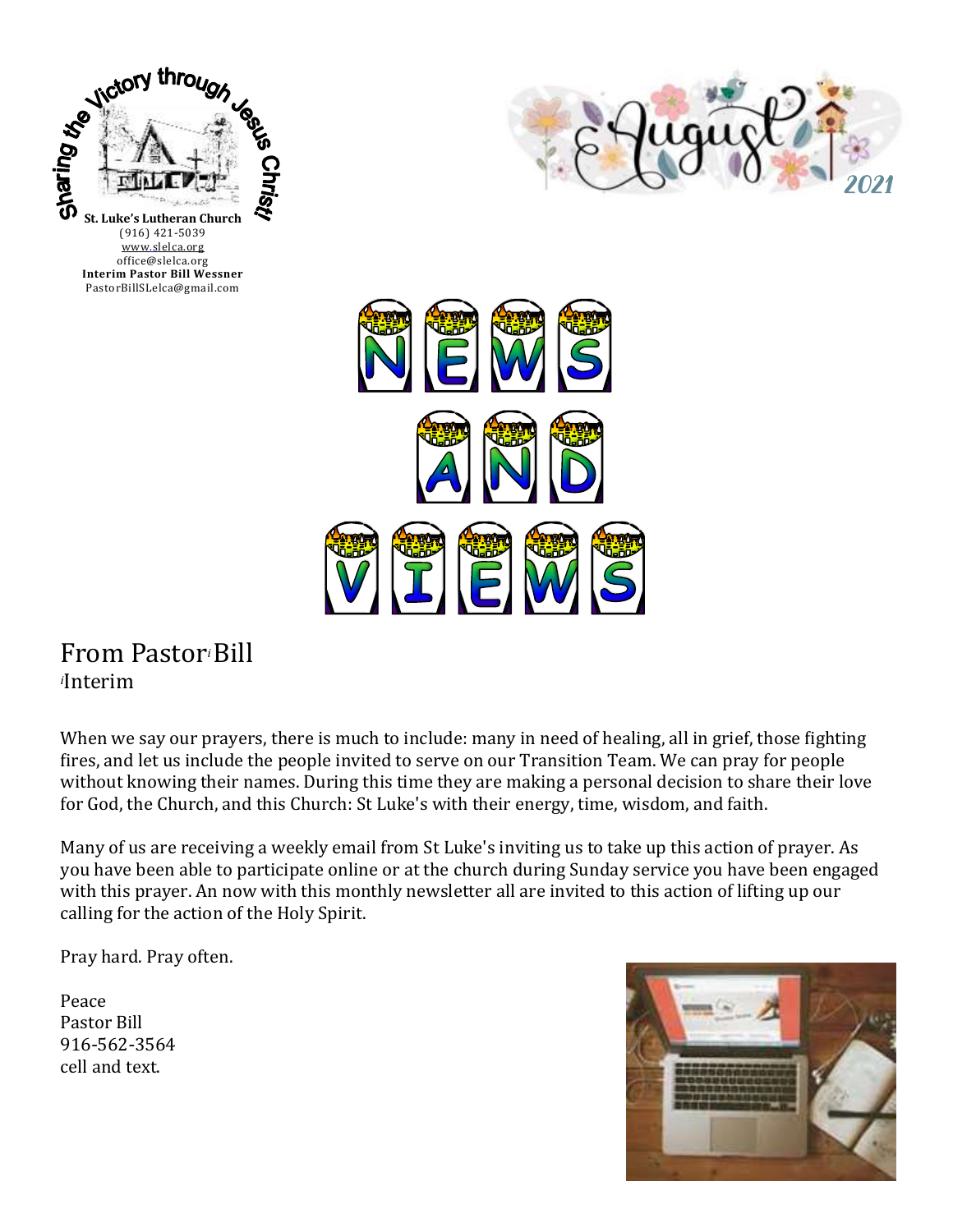

# **O, sing praises to the honor of His Name**

If you like to sing, join the Chancel choir this fall. No previous experience is required. There are no auditions and it is not necessary to know how to read music. The only requirements are a desire to learn to praise the Lord with song and a willingness to attend Wednesday evening practices and Sunday morning 10:30 worship.

Choir practice begins Wednesday, September 8th. Regular practices are Wednesday nights from 7:00 p.m. to approximately 8:30 p.m. in the choir loft. Sunday mornings the choir gathers at 10:00 a.m. for rehearsal of the piece for the day.

> Please let the Greeter know or contact Jane: 916-224-4917.

**Acolytes Needed**

"God's Work, Our Hands"

Are you looking for ways to serve on Sundays during worship? There are always opportunities to do so, and

those who are currently helping in many capacities are so appreciated. As you probably know, St. Luke's Lutheran Church has only four paid employees – Interim Pastor Bill Wessner; Rochelle Jaeger, Church Secretary; Jane Fanucci, Organist & Choir Director; and Maria, Custodian. And, they are all part-time employees. Volunteers are vital to the operation of St. Luke's.

At this time, Acolytes are needed on Sunday mornings. Prior to Covid, this job had been

**\colutes** 

performed by St. Luke's youth. However, during our transition phase, that is not the case. We would certainly appreciate volunteers who can step up to light the candles during the opening hymn, and extinguish the flames during the closing hymn.

Sign-up sheets are available on the tables in the back of the Sanctuary or call Shirley Prouty, 916- 389-0673 to volunteer. Thank you for your prayerful consideration to volunteer in this capacity.



W-ELCA had their annual mid-year Board Meeting in July. Discussed were the upcoming events for this coming Fall and Winter.



The Annual Bunco event has been planned this year for August 14, 2021. Doors will open at 5:30 pm, dinner will be at 6:00 pm, and Bunco will start at 7:00 pm. Dinner will be a Pasta Dinner cooked by Mike & Linda Duffek, our

normal great MC will be Larry Dockter and the normal Raffle will take place. Mission Project for the event is again this year donations to the Sacramento SPCA.

In September we will have the first in-person meeting since the Pandemic on September 18th, 2021 at 11:30 am. Please note this is one week later than our normal second Saturday of the month meetings. Lunch will be provided by W-ELCA. Mission Project will be South Sacramento Interfaith Partnership. Gathering items are nonperishable food items.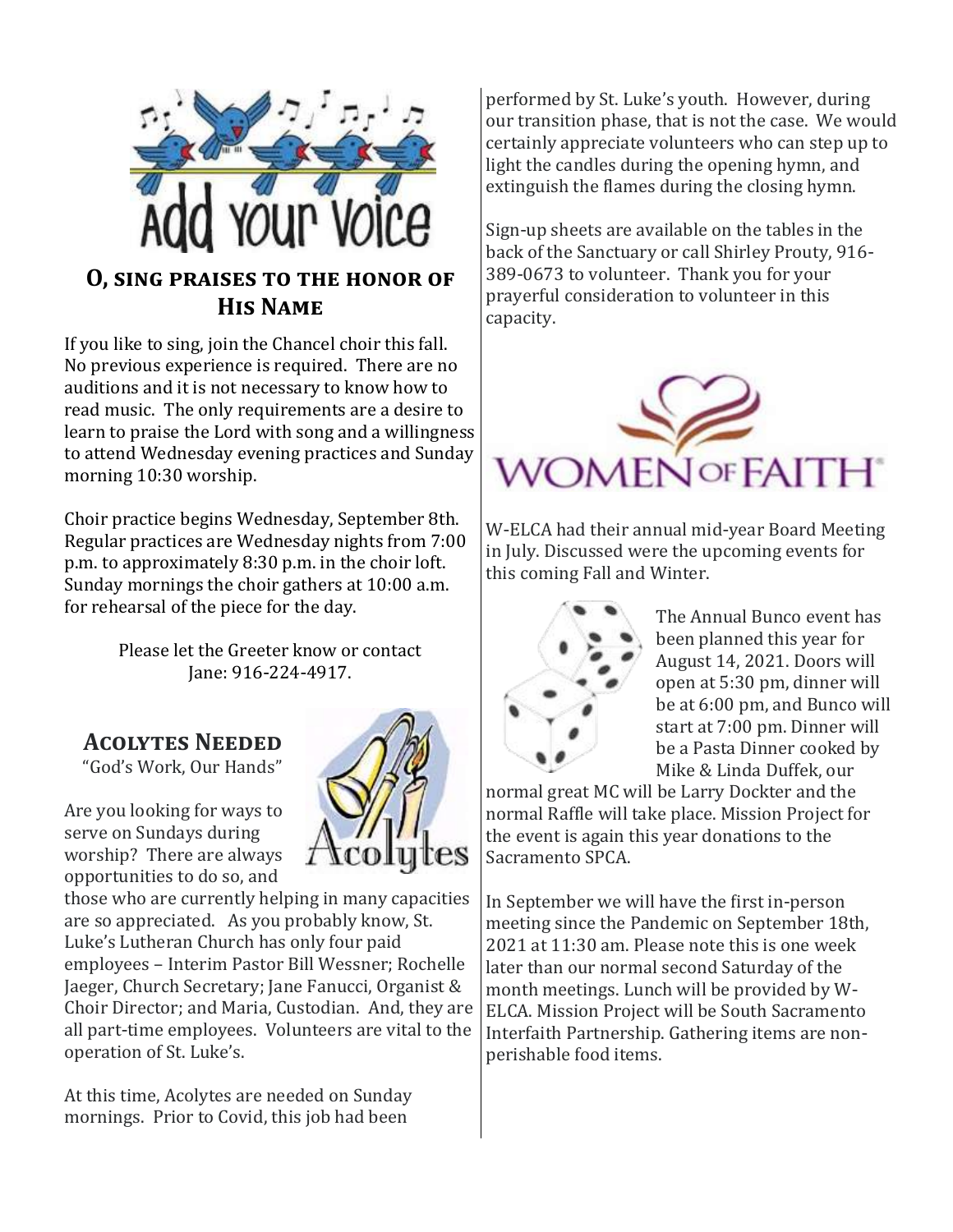

Our October Fall Festival will be a modified version of the normal Fall Festival. We are planning a Yard Sale to sell by Donation Only. Starting after Bunco on August 14, 2021 items wishing to be donated to the Yard Sale can be brought to the church and placed in the back room behind Schultz Hall. At the Yard Sale, we are looking at also having our Country Sale to sell pre -packaged baked items.



In November W-ELCA will lead the Thanks Offering Sunday, November 21, 2021. More information will be coming at the September W-ELCA Meeting.

In December, W-ELCA will have their Annual Christmas Party on December 11, 2021. The planning of this event will start at the September meeting also.



W-ELCA is looking forward to getting back together and being able to meet again in-person.

Yours in Christ Love, Marlene Kiser, WELCA President



The school supplies you have so generously donated to Charles Mack and Parkway schools will be put into 120 backpacks on Sunday, August

8 after the worship service.

### **We Need Your Help**



If you are able to stay after worship on

August 8, we would appreciate the help to put all the school supplies into the backpacks. We have 120 backpacks to fill for Charles Mack and Parkway Schools.

If you are able to deliver some of the backpacks to the schools on Monday, August 9, please contact Linda Duffek or Cathy Davis.

We want to send the student back to school with our prayers and our blessings. Join us for worship on August 8 as we celebrate the beginning of a new school year. Invite your friends. Students and teachers of all ages are invited to bring their backpacks, laptop bags, and/or briefcases for a special blessing on August 8 during our regular service.

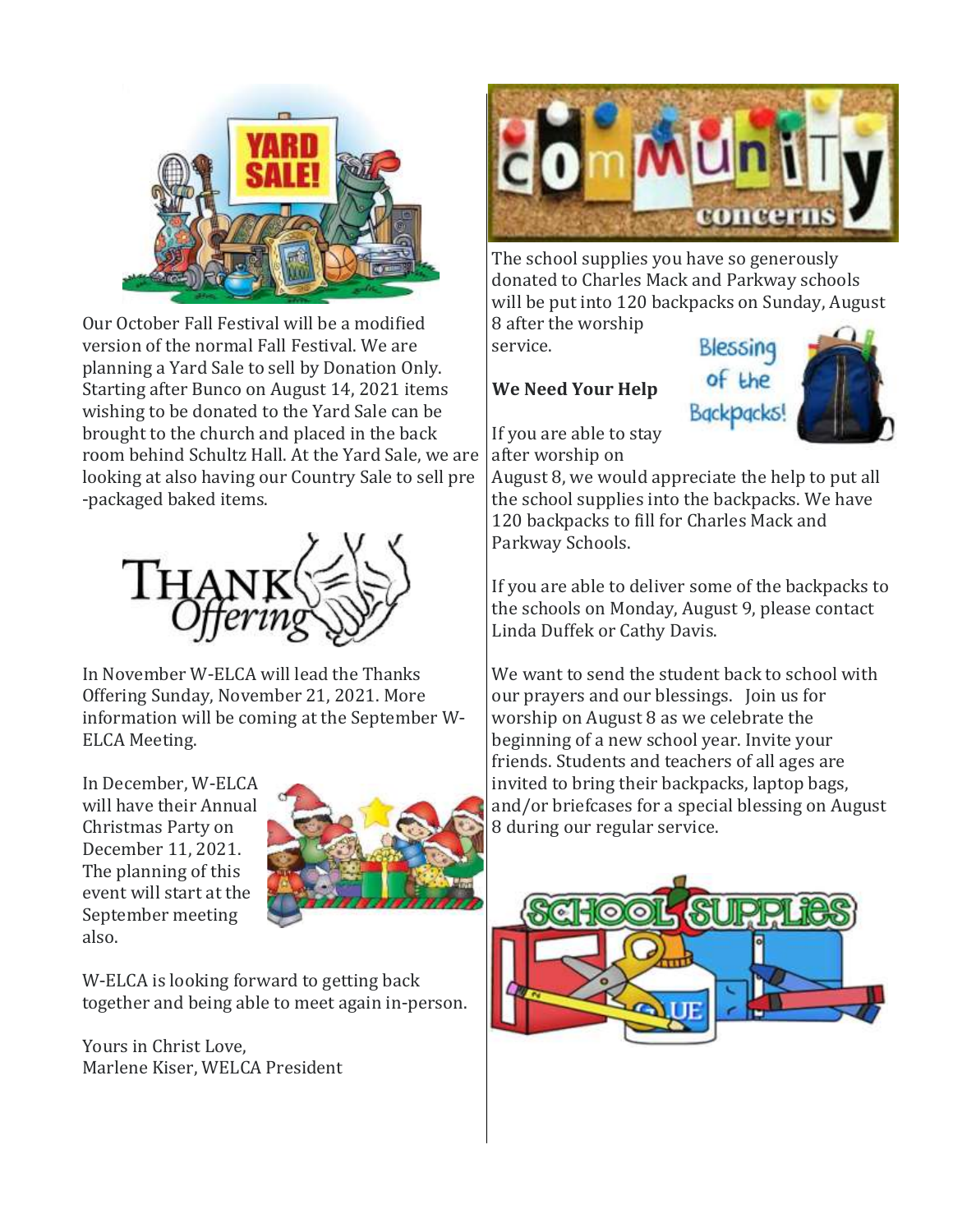

**22nd Annual Fireworks Sale** *… and on the 8th day, they rested … … then they whooped and hollered - again!*

Another great sales year. And like last year, we were blest with an abundance of goodwill, fellowship and Great Weather! On the sales side, we had our best year (even beat last year). Almost every day set a new high sales total. Instead of our normal average of around \$28,000, we had sales of over \$46,580 – even bested last year by \$520! Customers were definitely ready for some family fun with fireworks!

After paying for expenses (fireworks, taxes, assorted sundries, and permits), we'll put over… insert drum roll here…\$17,700 in the bank to help the Property Board with the work they do here in keeping the church facilities in tip-top shape! Of that total, 10% will go to the Community Concerns Board to be shared for benevolence.

After doing some additional number crunching, I thought I'd share a couple of numbers – 1) we've sold over \$525,000 in fireworks over our 22 years and 2) put roughly \$180,600 into the bank. Wow! There was the usual cadre of volunteers who helped out by providing food, water, snacks, drinks, other tangible or monetary donations, selling or buying fireworks, setting up or taking down the booth, or who spread the word to family and friends to stop on by and visit us. We had great food – pizza, salads, fruit, cookies, brownies, cakes, donuts, popcorn, chips, and other snacks. We always have a great time working at the booth because it's always nice to meet the new faces,

welcome our returning customers, and to watch the excitement in the kids' faces. Even with face masks on. That's the best part, the fellowship and fun we share with our neighbors and friends. And finally, an extra shout-out to the faithful team of volunteers and visitors – Dorothy, Carolyn, Lajuan, Bob, Kelly, Elizabeth, Alanna, Stephanie, Carol, Daniel, Mariah, Kinsley, Phillip, Jennifer, Selena, Kathy, Deanna, Anthony, Victoria, Isaac, Deanna, Lisa, Gaylen, Jack, Micki, Kim, Ron, Matt, Pastor Carl, Triss, Katie, Jesse, Rochelle, Addison, Nolan, Bruce, Karen, Duane, Marlene, Jared, Rachel, Adalyn, Jacob, Jeff, Clarence, Steven, Karen, John, Sandy, Amber, Joseph, Al, Peggy, Greg, Shirley, Connie, Lois, Mark, Jim, Brenda, Faith, Justin, Laura, Aiyana, Ron, Pat, Gail, JC, Andrew, Pastor Bill, Susan, Mike, Jacob, Mark, Suzanne, Margot, and many, many, others. We couldn't have done it without all of you!

Thank you to all and see you next year!

In His Name…

Larry Dockter Fireworks Committee Chairman

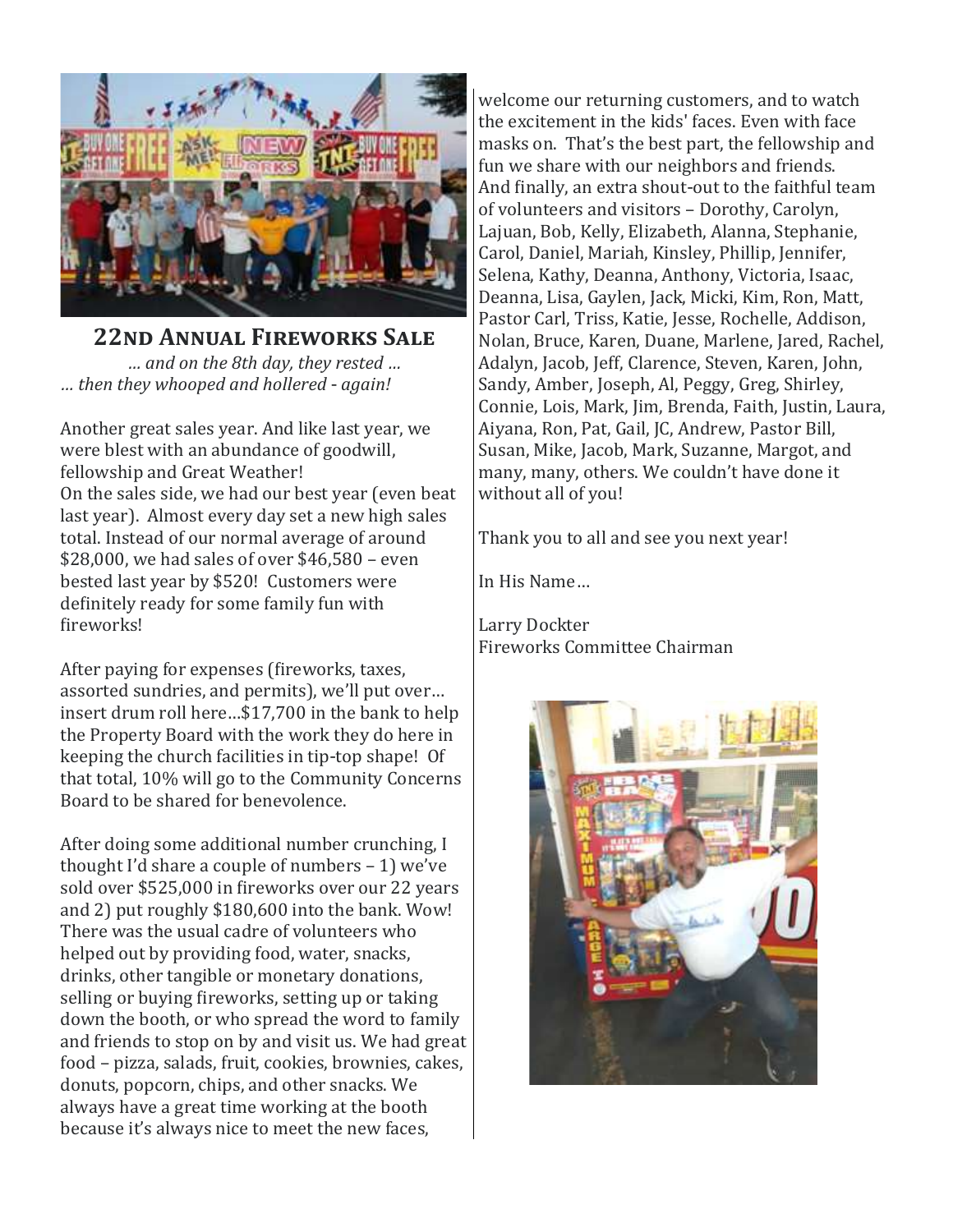

Safety is very important to us We are following the states' GOVID guidelines. Masks are required for those are not vaccinated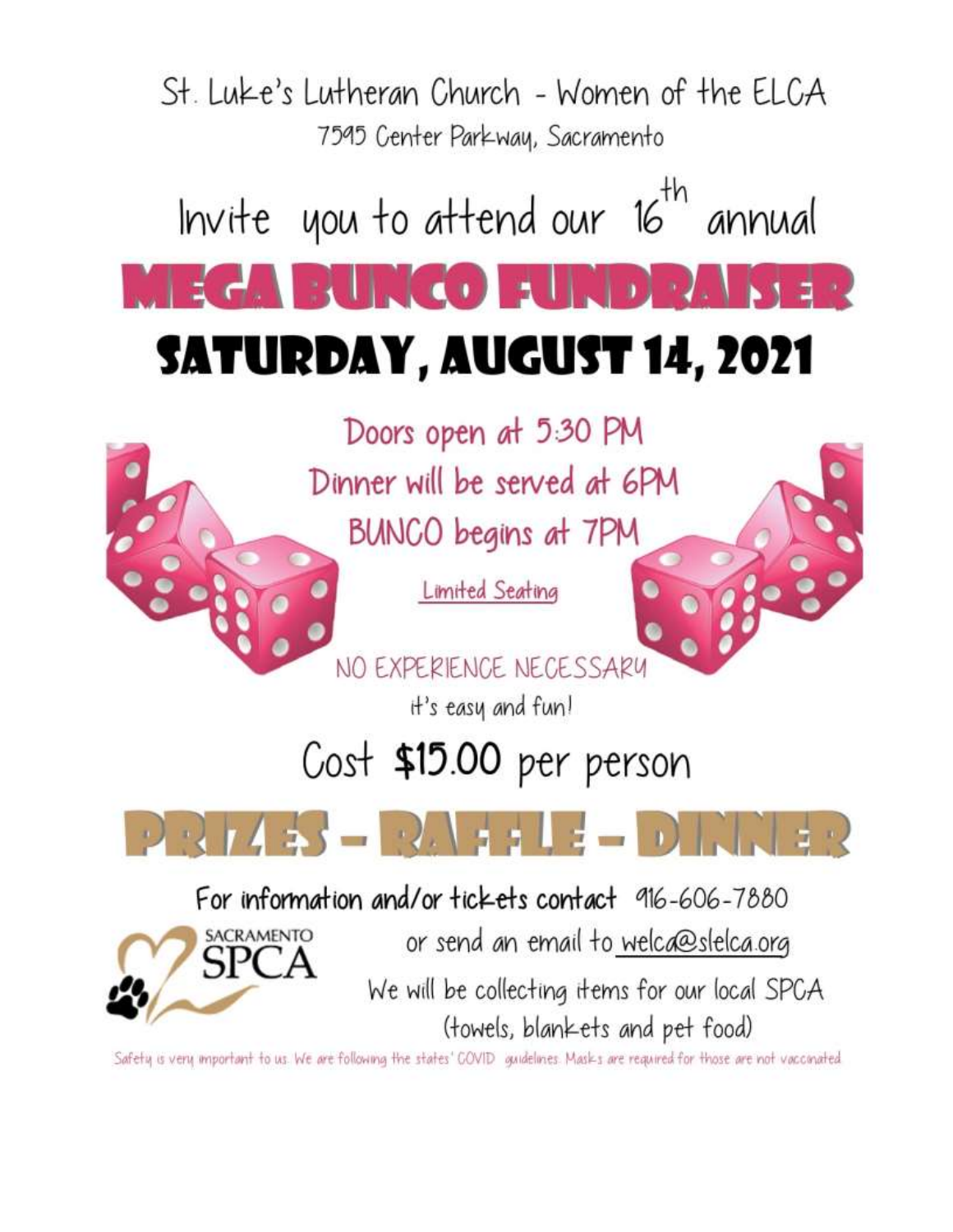## **FINANCIAL SECRETARY'S REPORT** *June 2021*

*(On-site worship services did not return until March 7, 2021 ).*

#### **Comments:**

- *a.* June's YTD data provide a mid-year contribution report. The figures include all contributions (onsite, online, mail, through bank, etc.).
- *b.* The Finance Board will use this report to (1) review the current Budget for any necessary adjustments and (2) begin the process of developing a budget for next year.
- *c.* Currently, the figures indicate a "total", **annual** budget reduction of about 12 percent (\$23,500).
- *d.* In early July, a mid-year statement was sent to each member who contributed prior to July 1.
- *e.* If you have any questions or suggestions, please do not hesitate to contact me.

#### *Jack Fenske 916-714-3626, [LRFenske@comcast.net](mailto:LRFenske@comcast.net) St. Luke's Financial Secretary*

| <b>General Fund (Only) Contributions</b> |             |                         |      |  |
|------------------------------------------|-------------|-------------------------|------|--|
| Data                                     | This Month  | <b>Year to Date</b>     |      |  |
| Total<br><b>Contributions</b>            | \$10,661    | \$78,229                |      |  |
| <b>Compared to</b>                       | $-$ \$3,294 | $-$11,736$<br>$-13.0\%$ |      |  |
| <b>Budget</b>                            | $-23.6%$    |                         |      |  |
| <b>Compared to</b><br>2020               | $-5719$     | $-$ \$15,751            |      |  |
|                                          | $-6.3\%$    | $-16.8%$                |      |  |
| <b>No. of Contributors</b>               |             |                         |      |  |
| 2021<br>(Current Year)                   | 51          | 55                      | avg. |  |
| 2020<br>(Last Year)                      | 51          | 64                      | avg. |  |
| <b>Other Contributions:</b>              |             |                         |      |  |
| Easter Lilies-                           | \$135       |                         |      |  |
|                                          |             |                         |      |  |

*Note: Plus values are above Budget/Last Year; minus values are below.* 



| Lois Sherrets          | 1-Aug  |
|------------------------|--------|
| Lydia Toloy            | 3-Aug  |
| Ralph Zbrog            | 3-Aug  |
| Ina Reich              | 4-Aug  |
| <b>Theodore Orcutt</b> | 6-Aug  |
| Alexander Iniguez      | 7-Aug  |
| Irene Boschee          | 8-Aug  |
| Linda Duffek           | 10-Aug |
| Stephanie Espinoza     | 11-Aug |
| JaiLia Vang            | 13-Aug |
| <b>Amber Mansfield</b> | 16-Aug |
| Kay Yakabe             | 16-Aug |
| <b>Kristen Encinas</b> | 18-Aug |
| George Zipay           | 18-Aug |
| <b>Craig Richey</b>    | 20-Aug |
| <b>Angie Martinez</b>  | 21-Aug |
| Angelo Osako           | 21-Aug |
| Aiyana Tice            | 22-Aug |
| Zoe Franklin           | 23-Aug |
| <b>Mack Vance</b>      | 23-Aug |
| <b>Shirley Zipay</b>   | 23-Aug |
| <b>Carolyn Andrews</b> | 27-Aug |
| Jack Orcutt            | 29-Aug |
| <b>Faith Thomas</b>    | 31-Aug |